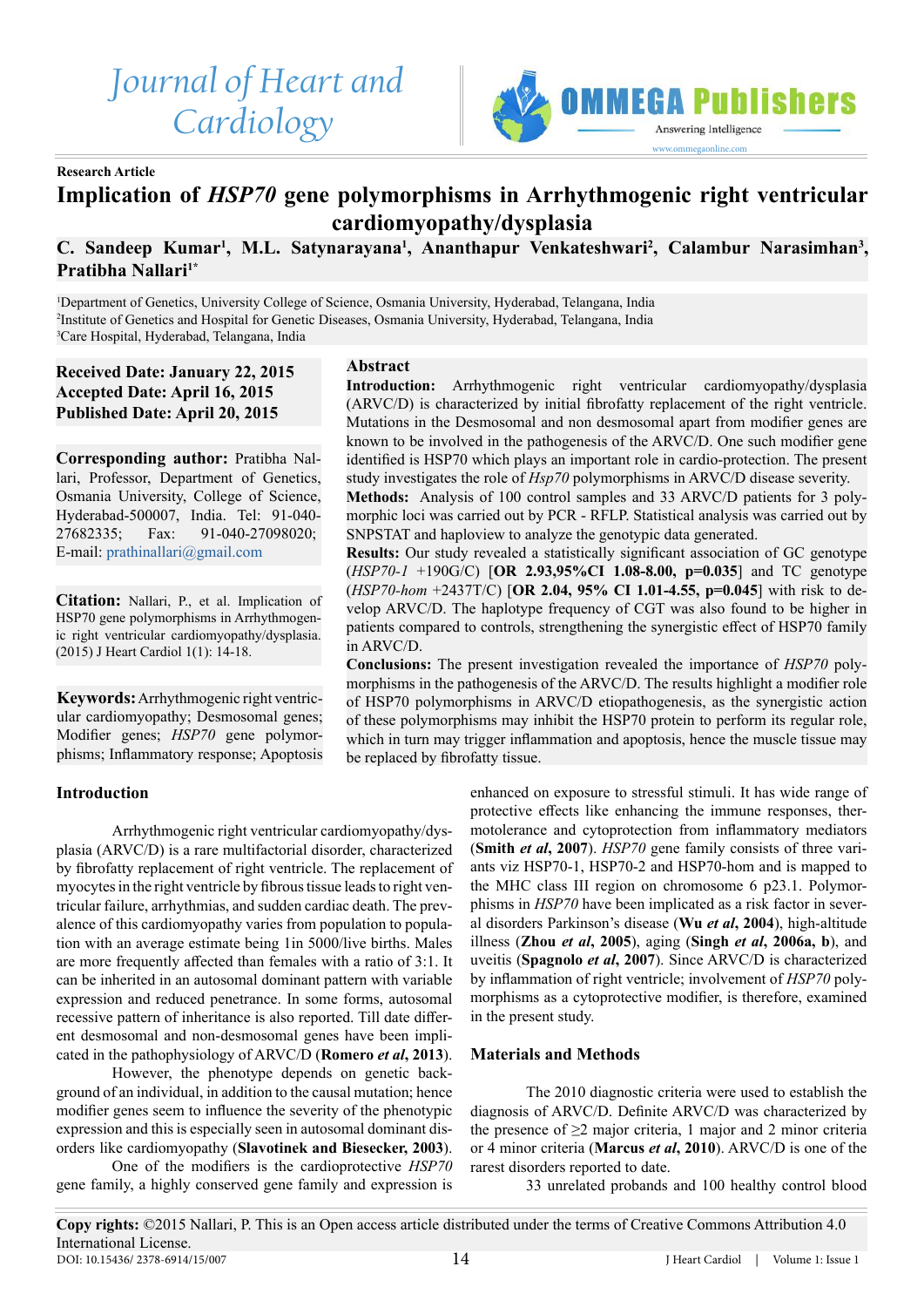

samples were collected from Cardiology Unit of CARE Hospital, Hyderabad and Osmania General Hospital, Hyderabad respectively, after obtaining written informed consent. The study was conducted according to guidelines of local institutional ethical committee clearance from CARE hospitals, Hyderabad was also obtained. DNA isolation was carried out following the methodology as described by (**Lahiri and Nurnberger, 1991**).

### **Molecular analysis**

Genotypes of HSP-70-1+190G/C (**rs1043618**), HSP-70-2+1267A/G (**rs1061581**), and HSP-70-hom +2437T/C (**rs2227956**), were determined by PCR based RFLP analysis. The PCR reaction was carried out in 0.2ml tubes with 25µl of master mix and each tube contained 100ng of genomic DNA, 50p moles each of forward and reverse primer, 200µm of dNTPs, 1X PCR buffer. The conditions applied are: Initial denaturation at 95°C for 3 min, followed by denaturation at 95°C for 30s, annealing at 55°C-58°C (depending on the exon) for 30s, extension at  $72^{\circ}$ C for 1 min and final extension at  $72^{\circ}$ C for 2 min for 30 cycles. The amplicons were subjected to RFLP analysis by the respective restriction enzymes and incubated overnight and were later checked on 10% acrylamide gels. The primer sequences procured were based on Milner and Campbell, (1992).

Table 1: Primers and restriction enzymes as described by Milner and Campbell (1992)

| $Poly-$<br>$m$ o $r$ -<br>phism             | $Chro-$<br>$m \circ -$<br>some | Primers                                                                                    | Annealing<br>tempera-<br>ture / $Mg-$<br>cl2mM | A m -<br>plifier | $E$ n -<br>zyme | <b>RFLP</b><br>Base<br>pairs |
|---------------------------------------------|--------------------------------|--------------------------------------------------------------------------------------------|------------------------------------------------|------------------|-----------------|------------------------------|
| $HSP-$<br>$70 - 1$<br>$+190$<br>G/C         | 6                              | $F: CGCCATG-$<br>$G A G A C C A A -$<br>CACCC<br>$R:G-$<br>CGGTTCCCT-<br><b>GCTCTCTGTC</b> | $55^{\circ}$ C/1.0                             | 488<br>bp        | $Bsr-$<br>BI    | 461<br>$+27$                 |
| $HSP-$<br>$70 - 2$<br>$+1267$<br>A/G        | 6                              | $F : C A T C -$<br>$G A C T T C T A -$<br>CACGTCCA R:-<br>CAAAGTCCTT-<br><b>GAGTCCCAAC</b> | $58^{\circ}$ C/2                               | 1118<br>bp       | $Pst-1$         | $934+$<br>184                |
| $HSP-$<br>$70 -$<br>h o m<br>$+2437$<br>T/C | 6                              | F: GTCCCTGGG-<br>GCTGGAGACGG<br>$R: GATGATAGG-$<br>GTTACACATCT-<br><b>GCT</b>              | $57^{\circ}$ C/1.0                             | 627bp            | NcoI            | $354+$<br>273                |

#### **Statistical analysis**

Genotypic and allelic frequencies were calculated for each polymorphic locus. Odds ratios with 95% confidence intervals (95%CI) were estimated to test for relative risk of association between various genotypic combinations by using SNPStat software (**Solé** *et al***, 2006**). The difference in the allelic and genotypic frequencies of controls and patient group were tested by chi square test for statistical inference. A hapmap analysis was carried out with respect to the allelic frequencies of other population groups available on international hapmap project (NCBI). Haplotype analysis and linkage disequilibrium analysis were carried out by haploview 4.2 software (**Barrett** *et al***, 2004**) to examine the association between various polymorphisms of *HSP70* gene family. P values <0.05 was considered as statistically significant.

#### **Results**

The control and patient DNA samples were genotyped for the 3 polymorphic loci. The genotypic and allele frequencies and odds relative risk estimation for three polymorphic loci are present in Tables 2-6.

**Table 2:** Allelic distribution of *HSP70* gene polymorphisms

| Polymorphic<br>sites | <b>Alleles</b> | <b>Controls fre-</b><br>quency | <b>ARVC/D</b> frequen-<br>cy |
|----------------------|----------------|--------------------------------|------------------------------|
| <b>HSP701</b>        | $+190$ G/C     |                                |                              |
|                      | G              | 0.58                           | 0.52                         |
|                      | C              | 0.42                           | 0.48                         |
| <b>HSP701</b>        | $+1267A/G$     |                                |                              |
|                      | A              | 0.58                           | 0.55                         |
|                      | G              | 0.42                           | 0.45                         |
| HSP70 hom            | $+2437T/C$     |                                |                              |
|                      | T              | 0.60                           | 0.55                         |
|                      | C              | 0.40                           | 0.45                         |

**Table 3:** Genotypic distribution of *HSP70* gene polymorphisms

| <b>Polymorphic sites</b> | <b>Alleles</b> | <b>Controls</b> | <b>ARVC/D</b> |    |               |
|--------------------------|----------------|-----------------|---------------|----|---------------|
| <b>HSP70-1</b>           | $+190$ G/C     | N               | $\frac{0}{0}$ | N  | $\frac{0}{0}$ |
|                          | GG             | 36              | 36            | 6  | 18            |
|                          | GC             | 45              | 45            | 22 | 67            |
|                          | CC             | 19              | 19            | 5  | 15            |
| <b>HSP70-2</b>           | $+1267A/G$     |                 |               |    |               |
|                          | AA             | 33              | 33            | 10 | 30            |
|                          | AG             | 51              | 51            | 16 | 49            |
|                          | GG             | 16              | 16            | 7  | 21            |
| HSP70-hom                | $+2437T/C$     |                 |               |    |               |
|                          | <b>TT</b>      | 38              | 38            | 8  | 24            |
|                          | TC             | 43              | 43            | 20 | 61            |
|                          | CC             | 19              | 19            | 5  | 15            |

**Table 4:** Genotypic frequencies and relative risk estimates of HSP70-1 patients and control

| Model             | Geno-<br>type | <b>Controls</b><br>N(%) | <b>ARVC/D</b><br>N(%) | OR (95%CI)          | p-val-<br><b>ue</b> |
|-------------------|---------------|-------------------------|-----------------------|---------------------|---------------------|
| Codominant        | GG            | 36(36)                  | 6(18)                 | 1.00                |                     |
|                   | GC            | 45 (45)                 | 22(67)                | $2.93(1.08-8.00)$   | 0.035               |
|                   | CC            | 19(19)                  | 5(15)                 | $1.58(0.43 - 5.85)$ | 0.49                |
| Dominant          | GG            | 36(36)                  | 6(18)                 | 1.00                |                     |
|                   | $G$ C+CC      | 64 (64)                 | 27(82)                | $2.53(0.96-6.71)$   | 0.048               |
| Recessive         | $GG+GC$       | 81 (81)                 | 28 (85)               | 1.00                |                     |
|                   | CC            | 19(19)                  | 5(15)                 | $0.76(0.26-2.23)$   | 0.61                |
| Overdomi-<br>nant | $GG+CC$       | 55 (55)                 | 11(33)                | 1.00                |                     |
|                   | $_{\rm GC}$   | 45 (45)                 | 22(67)                | $2.44(1.07-5.57)$   | 0.03                |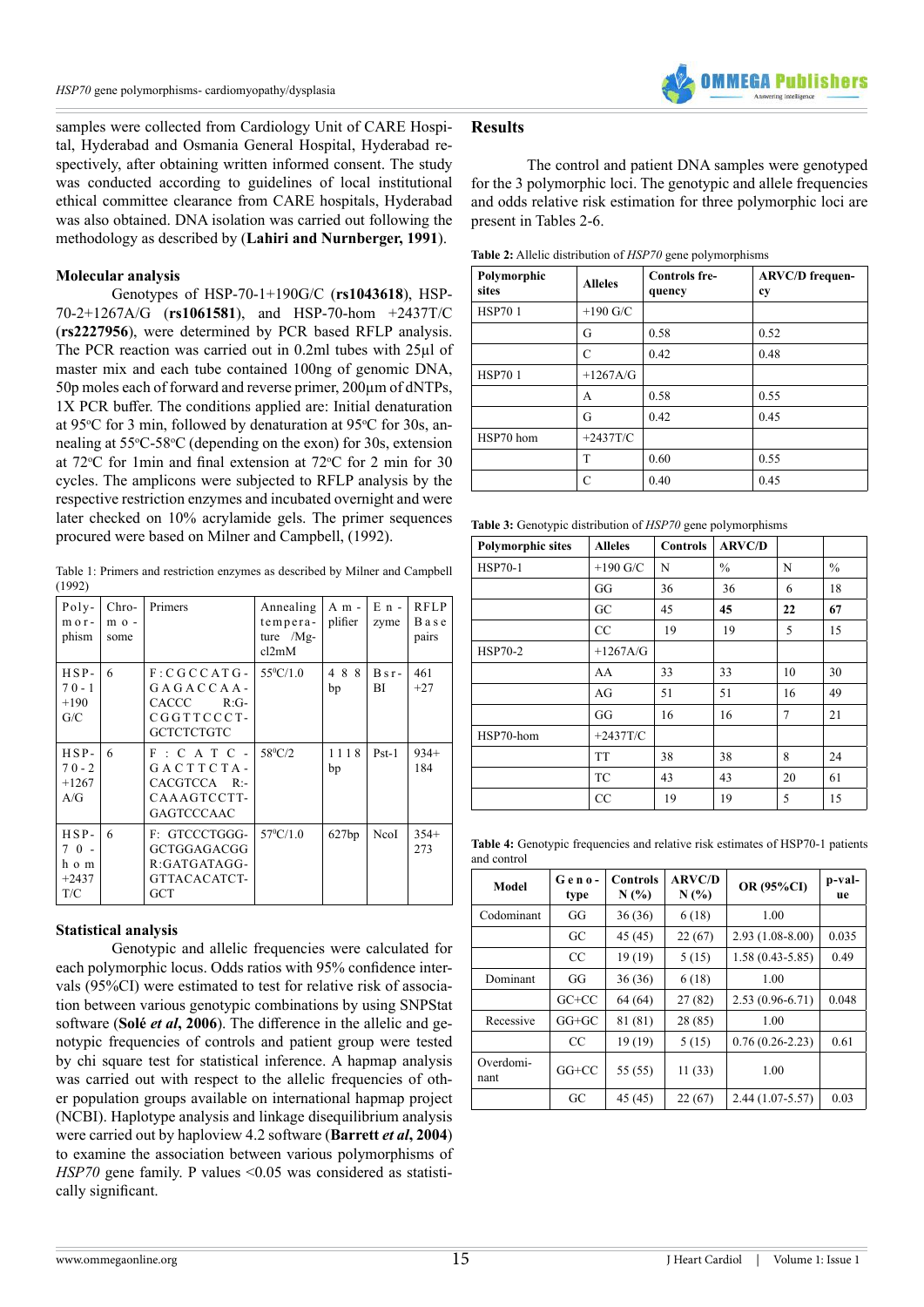*HSP70* gene polymorphisms- cardiomyopathy/dysplasia



Table 5: Genotypic frequencies and relative risk estimates of HSP70-2 patients and control

| <b>Model</b> | $Geno-$<br>type | Control<br>N(% | <b>ARVC/D</b><br>N(% | OR (95% CI)         | <b>P-value</b> |
|--------------|-----------------|----------------|----------------------|---------------------|----------------|
| Codominant   | AA              | 33(33)         | 10(30)               | 1.00                |                |
|              | AG              | 51 (51)        | 16(49)               | $1.04(0.42 - 2.55)$ | 0.94           |
|              | GG              | 16(16)         | 7(21)                | $1.44(0.46-4.49)$   | 0.52           |
| Dominant     | AA              | 33(33)         | 10(30)               | 1.00                |                |
|              | $AG+GG$         | 67(67)         | 23(70)               | $1.13(0.48-2.65)$   | 0.77           |
| Recessive    | $AA+AG$         | 84 (84)        | 26(79)               | 1.00                |                |
|              | GG              | 16(16)         | 7(21)                | $1.41(0.52 - 3.81)$ | 0.5            |

**Table 6:** Genotypic frequencies and relative risk estimates of HSP70-hom patients and control

| <b>Model</b>      | $Geno-$<br>type | Controls<br>N(%) | <b>ARVC/D</b><br>N(% | OR (95% CI)       | $P - v a$ ]-<br>ue |
|-------------------|-----------------|------------------|----------------------|-------------------|--------------------|
| Codomi-<br>nant   | <b>TT</b>       | 38 (38)          | 8(24)                | 1.00              |                    |
|                   | <b>TC</b>       | 43 (43)          | 20(61)               | $2.21(0.87-5.59)$ | 0.094              |
|                   | CC              | 19(19)           | 5(15)                | $1.25(0.36-4.34)$ | 0.72               |
| Dominant          | <b>TT</b>       | 38 (38)          | 8(24)                | 1.00              |                    |
|                   | $TC+CC$         | 62(62)           | 25(76)               | $1.92(0.78-4.68)$ | 0.15               |
| Recessive         | $TT+TC$         | 81 (81)          | 28 (85)              | 1.00              |                    |
|                   | CC              | 19(19)           | 5(15)                | $0.76(0.26-2.23)$ | 0.61               |
| Overdom-<br>inant | TT+CC           | 57 (57)          | 13 (39)              | 1.00              |                    |
|                   | <b>TC</b>       | 43 (43)          | 20(61)               | $2.04(1.01-4.55)$ | 0.046              |

# *+190G/C of HSP70-1*

Statistical analysis of *HSP70-1* revealed that 'GC' genotype was significantly higher in cases (67%) when compared to control group (45%). The relative odds ratio points towards a predisposing effect of 'GC' genotype with about 3 fold increased risk to ARVC/D [**OR 2.93, 95% CI 1.08-8.00, p=0.035**]. The association of 'GC' genotype with the disease progression holds well when tested against both the homozygote's (TT+CC) in overdominant model.

# *+1267A/G of HSP70-2*

There is no significant difference observed in the frequency distribution of genotypes in both control and patient samples with respect to the HSP70-2 +1267A/G locus.

# *+2437T/C of HSP70-hom*

In case of HSP70-hom +2437T/C polymorphism, 'TC' genotype was significantly higher in patients (60%) compared to control group (43%), with 2 fold increased risk to ARVC/D [**OR 2.04, 95% CI 1.01-4.55, p=0.045**], strengthening the selective disadvantage of heterozygotes in cases of ARVC/D.

# **Hapmap analysis**

Hapmap analysis was carried out by comparing the allele frequencies of global population present in the dbSNP database (NCBI) with the present hapmap of *HSP70-1*(Figure-1) the '**G**' allele was found to be dominant in Utha residents, Han Chinese, Japanese and Yourban in Nigeria while in the Japanese population, the '**C**' allele was found to be pre-dominant. In the Indian control population, both alleles are nearly equal but in patient cohort, it was nearly one fold higher. The '**A**' allele of HSP70-2 (Figure-2) was predominant in European, African and Indian population whereas '**G**' allele was higher in Hispanic and Subsharan American population and cohort of Indian origin. The allelic comparison of HSP70-hom (Figure-3) in different population revealed the higher frequency of '**T**' allele in African ancestry, Utah residents, Hans Chinese and Gujarati Indians in Houston but Indian population has higher '**C**' allele contributing to ethnicity and genetic diversity.



**Figure 1:** Hapmap of *HSP70-1* in different population



**Figure 2:** Hapmap of HSP70-2 in different population



**Figure 3:** Hapmap of HSP70-hom in different population

# **Linkage disequilibrium and haplotype analysis**

Linkage disequilibrium (LD) and haplotype analysis was carried out for the 3 genotypes of *HSP70* using Haploview 4.2 software, to examine for any possible association with the disease phenotype. Pairwise LD comparison of the three polymorphisms in patient and control groups, depicting the measures is represented in Figure 4 and 5 respectively. Significant D' values were observed for HSP70-1 +190 G/C (**rs1043618**) and HSP70- 2 +1267A/G [(**rs1061581**) (D'=0.84)], HSP70-1 +190 G/C and HSP70-hom (0.85) and HSP70-2 +1267A and HSP70-hom (**rs2227956**) (1.00) indicating a tight linkage disequilibrium between the SNPs (Figure-4). Pairwise comparison of these 3 polymorphic loci in control samples revealed a perfect LD (Figure-5).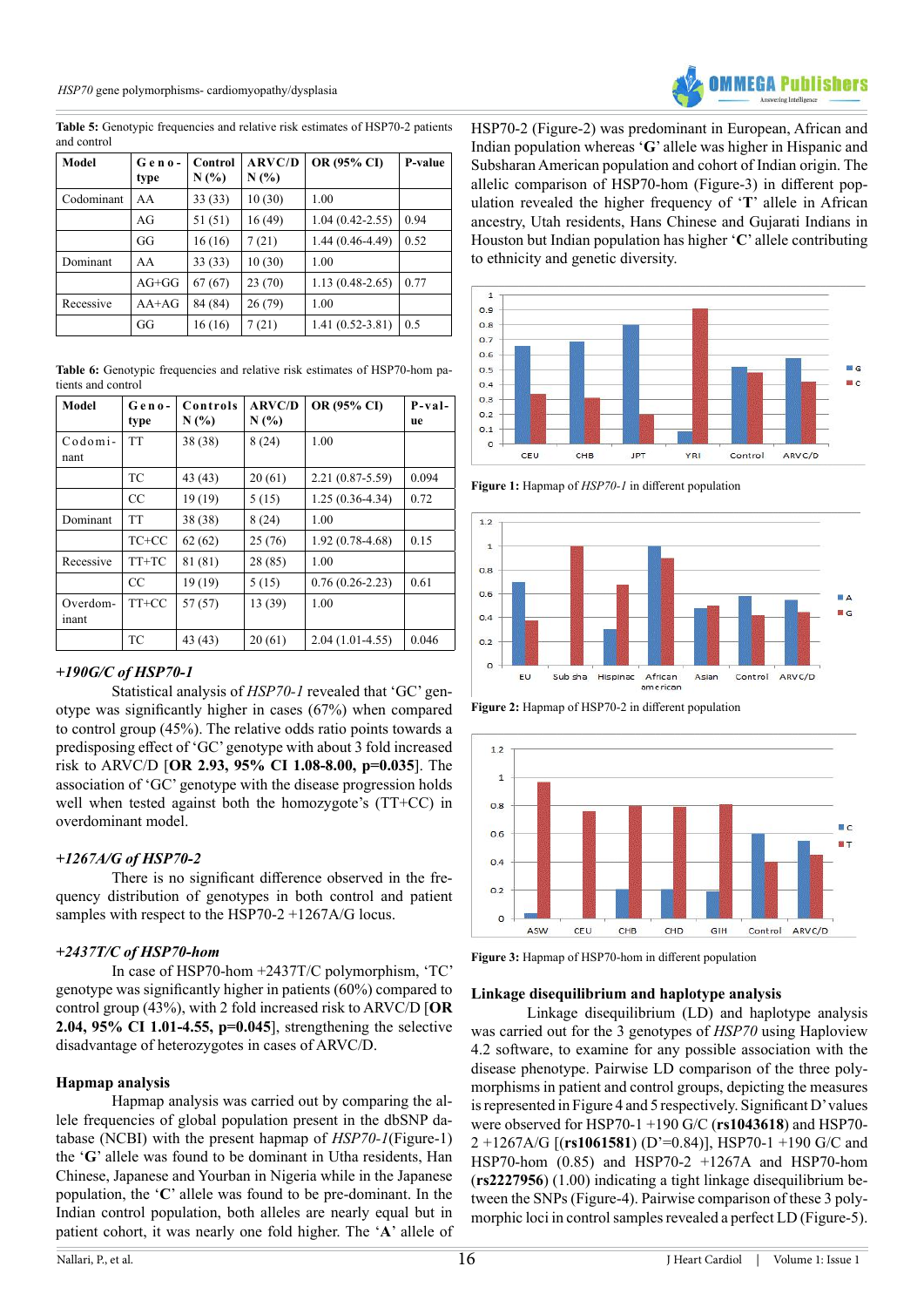compared to Controls **HSP** 70-1 HSP 70-2 **HSP** 70-hom  $C$  o n trol  $ARVCD$  OR (95% CI) p-value G | G | T |  $0.415$  |  $0.4207$  |  $1.00$  | ---C A C 0.405 0.4204 1.12 (0.60 - 2.09) 0.73 G | A | T | 0.17 | 0.0603 | 0.33 (0.10 - 1.09) | 0.072 C | A | T |  $0.01$  |  $0.0306$  |  $2.43$  (0.26 -23.05) 0.44 C G T 0 0.0339 44379451.15 (44379442.75) 44379459.54)  $< 0.0001$ 

**Table 7:** Haplotype frequency distribution and association with patient group



**Figure 4:** Pairwise LD block of HSP70 polymorphisms in patient samples showing strong association.



**Figure 5:** Pairwise Control samples LD showing perfect LD between three HSP70 (1, 2 and hom) polymorphisms

Haplotype based Linkage disequilibrium mapping has become a powerful and cost effective tool for performing genetic association studies. Our results from haplotype analysis revealed that the haplotypic frequencies of **CAT** and **CGT** were significantly higher in patients when compared other haplotypes. **CGT** haplotype was found to confer higher risk to ARVC/D with significant odds ratio.

#### **Discussion**

To date, research on ARVC/D revealed the involvement of desmosomal and non desmosomal gene/s variation (SNPs) and environmental factors. The phenotypic expression of clinical condition depends on both gene variants and genetic modifiers, which may influence the severity and progression of the condition.

One of the well-established gene modifiers is the *HSP70* gene family, which is a highly conserved gene family. The expression is enhanced during stress stimuli, indicating their role in cell repair. Their important role as the regulators of the pathophysiology and cardioprotection in heart-related diseases, cancer, diabetes and aging is well established. As a part of cell protective mechanism sequence variations of *HSP70* can alter protein function and structure leading to variations in tolerance to stress which may enhance susceptibility to the diseases. HSP70 was also found in intracellular compartments of cells and these proteins are involved in the following important functions 1)folding and assembly of nascent polypeptides 2) refolding of misfolded or aggregated proteins 3) promoting the ubiquitination and degradation of misfolded proteins 4) preventing protein aggregation 5) Apoptosis and 6) Immune responses (**Turturici**  *et al***, 2010**).

To our knowledge, this is the first study investigating the role of *HSP70* gene in the pathogenesis of ARVC/D. It is hypothesized that alteration in the protein structure of HSP70 due to genetic variations may influence the subsequent release of cell components by necrosis in circulation, thereby increasing the risk to inflammation as a pro-inflammatory modulator in ARVC/D.

The present study revealed the ('GC' genotype of +190 G/C *HSP70-1* and TC +2437 T/C *HSP70-hom*) to be associated with ARVC/D. These polymorphisms may alter the repairing capability of HSP70 by accumulation of misfolded proteins in cardiac cells and tissue, which is corroborated by the significant role of *HSP70-1* and *HSP70-hom* polymorphism of the *HSP70* gene family.

#### *HSP70-1 Polymorphism*

The +190 G/C *HSP70-1* polymorphism is a silent substitution in the 5' flanking and noncoding region of both the constitutively expressed and heat-inducible form.

#### **Endogenous role of HSP70 and ARVC/D pathogenesis**

Induced HSP70 proteins are key components of endogenous pathway that limit the extent of myocardial damage caused by stress. They also play an important role in the maintenance of integrity of the cytosolic proteins; enhance the survival of cardiomyocytes by inhibiting the pro-apoptotic pathways (Fas mediated death cascade and caspase dependent pathway) and conservation of anti-oxidants. *HSP70* residing in the native compartment has the ability to hamper ongoing pro-inflammatory signaling cascade and promote down regulation of inflammatory responses by targeting the NF-κB pathway (**De Jong PR** *et al***, 2009**). Since ARVC/D is associated with apoptosis wherein cardiomyocytes are replaced by fibrofatty replacement in RV of the heart, such an association can be justified.

HSP70 mediated negative regulation involve inhibition of IκB kinase (IKK) activity by interacting with IKK gamma subunit. Alternatively the interaction and switching of tumor necrosis factor receptor associated factor 6 (TRAF6), an important molecule in TLR signaling, may subsequently activate NF-κB leading to initiation of inflammation (**Guzhova** *et al***, 1997**). It is hypothesized that loss of interaction of HSP70 with NF-κB and its associated proteins leads to initiation of an inflammatory response and subsequent ventricular remodeling involving fibrofatty replacement followed by sudden cardiac death. Hence, loss of normal protein interaction network of HSP70 may result in ARVC/D and justifies the role of *HSP 70* gene family as a modifier of disease phenotype.

Thus, altered *HSP70* with 'GC' (risk) genotype in myocardium may be unable to carry out its normal function and lead to the loss of endogenous control of above essential pathways, required for the cell survival, cell death and fibrofatty replacement of myocardial ventricles.

#### **HSP70-hom +2437T/C**

HSP70-hom +2437T/C is a missense mutation Met-439Thr, which may affect HSP70-hom protein folding and sub-